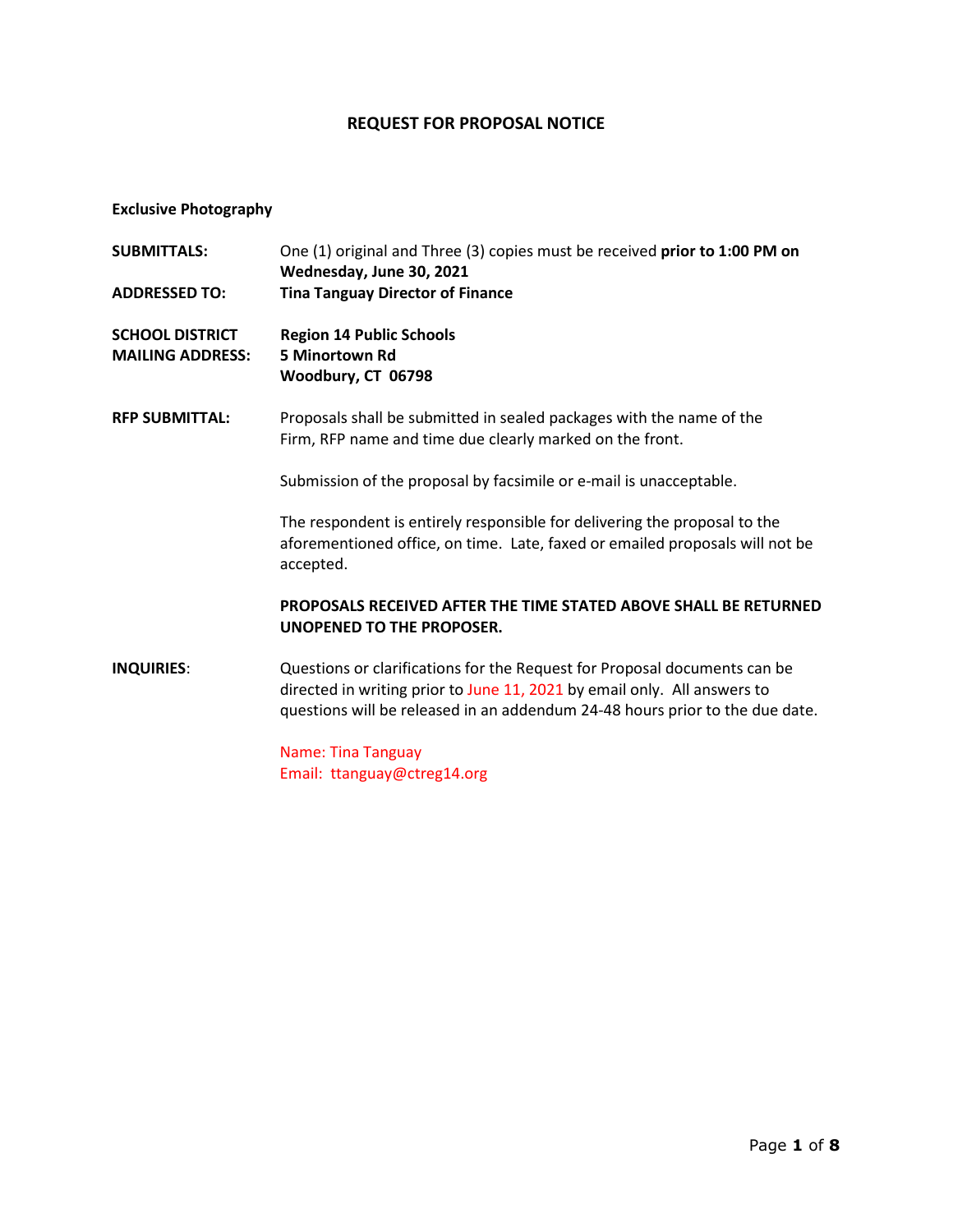## **TERMS AND CONDITIONS**

**GENERAL CONDITIONS:** Certain specifications are set forth herein for the purpose of establishing minimum standards. Variations which in the opinion of the district photography committee fall below the standards of these specifications will not be allowed, or accepted. Proposers may propose any material or process equal or superior to those specifications herein, but each deviation from the specifications listed must be set forth in detail, and the District shall be the sole judge as to whether such deviation is in fact equal or superior to those set forth herein. The opinion of the District shall be final.

**VENDOR INTERVIEWS**: The District may schedule interviews with prospective vendors. You will be contacted to schedule a date. The interviews are limited to 1 hour. The district reserves the right to interview any, all, or no companies.

**HOLD HARMLESS AGREEMENT:** During the term of this proposal the proposer shall indemnify, hold harmless and defend the District, its agents, servants and employees from any and all costs and expenses, including, but not limited to, attorneys' fees, reasonable investigative and recovery costs, court costs and all other sums which the District, its agents, servants and employees may pay or become obligated to pay on account of any, all and every claim or demand, or assertion of liability or any claim or actions founded thereon, arising or alleged to have arisen out of the products, goods or services furnished by the proposer, his agents, servants or employees, or any of his equipment, when such persons or equipment are on premises owned or controlled by the District for the purpose of performing services, delivering products or goods, installing equipment or otherwise transacting business, whether such claim or claims be for damages, injury to person or property, including the District's property, or death of any person, group or organization, whether employed by the vendor or the Board or otherwise.

**INQUIRIES:** Upon release, there shall be no further contact to the school for any reason. All inquiries must go through district contact previously listed.

**RENEWAL:** If mutually agreeable, the District reserves the right to consider the extension of this contract for a one, two or even a three year period. A price increase, if exercised, shall be fully justified by vendor and proved by a test of the market and/or submission of documents.

This will be determined based on the findings of the annual report that is provided the district of the offerings Vendor has supplied the District. Please submit a sample of your annual report.

**SIGNATURE REQUIREMENT:** Original proposal must be signed by an authorized representative in ink. Having carefully examined the Proposal Notice, Terms, Conditions, and Scope of Services, the Vendor hereby proposes and agrees to furnish goods and/or services in strict compliance with the specifications and conditions at the prices quoted unless noted in writing.

The Vendor affirms by submitting a proposal that they are duly authorized to execute this contract and that said vendor, corporation, firm, partnership or individual has not prepared this proposal in collusion with any other proposer.

The Vendor hereby proposes and agrees to furnish, and deliver the goods and services in accordance with the terms, conditions, specifications and prices herein quoted.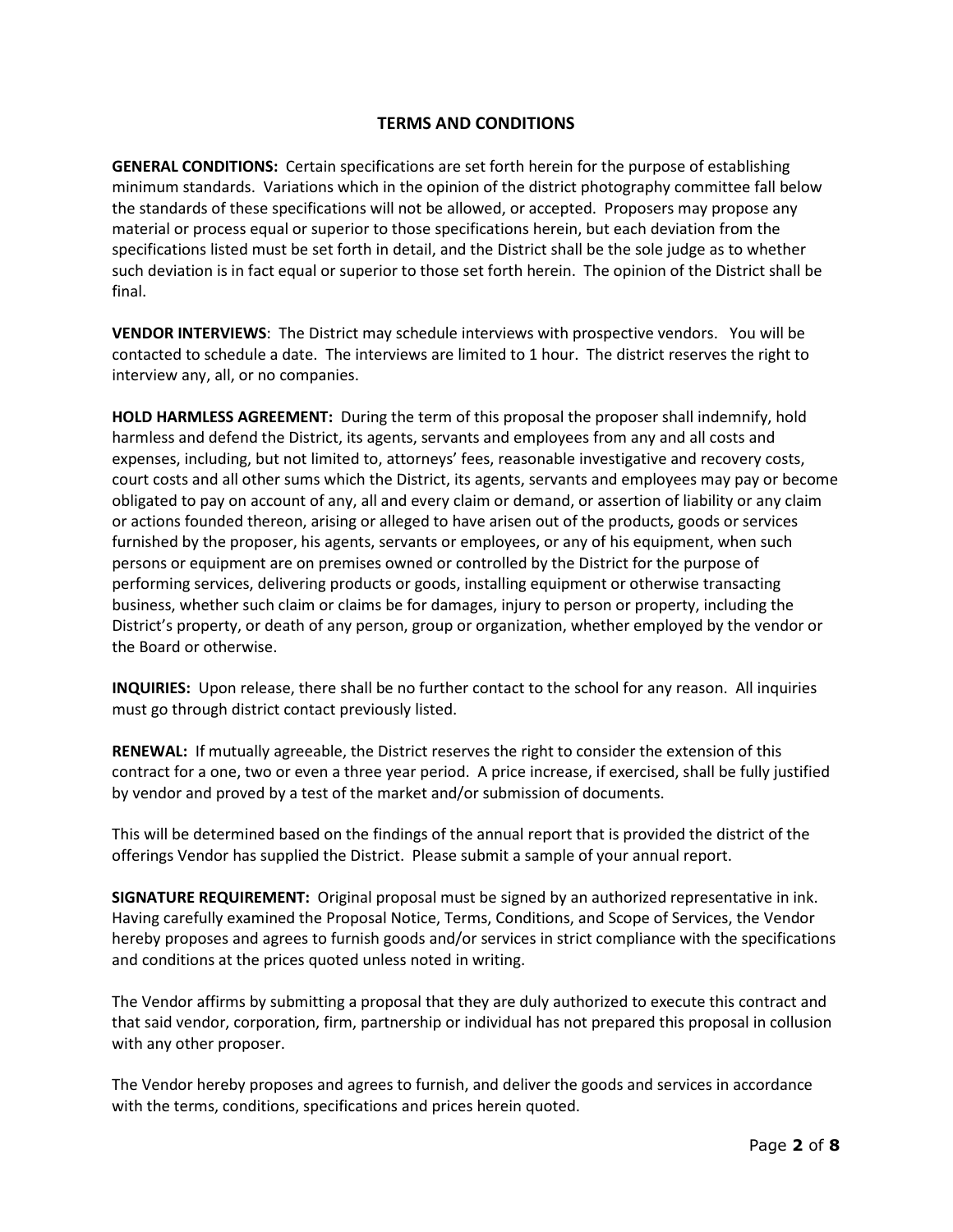## **SCOPE OF PROPOSAL**

**Region 14** (District) is soliciting proposals from photography vendors in order to execute an exclusive contract for the Period of Contract indicated below.

**OBJECTIVE:** The objective of the District is to select a supplier that provides our students and families with quality products in a timely fashion with courteous customer service. The District intends to select a proposer to provide Photography services that can provide:

- High level security for online transactions (show process for PCI compliance)
- High level of security for Student Data Privacy including steps to comply with CT Public Act No. 16-189
- Quality of items as compared to past practices and products
- Quantity and choice of products available to students and parents
- Ability to service a district of our size with minimal time out of classroom:
	- o Bethlehem Elementary 265 enrollment
	- o Mitchell Elementary 306 enrollment
	- o Woodbury Middle 307 enrollment
- Customer service and State presence
- Reasonable pricing for products provided
- Value to District and Schools
- Support services to enhance the educational environment
- Proof of financial viability
- Proof of insurance

Providing best overall service to the district is our highest priority. While pricing for students and families is an important consideration, any additional services offered by proposer will be taken into consideration and weighed per the evaluation criteria.

**PERIOD OF CONTRACT**: The contract period will be effective from **July 1, 2021 through June 30, 2022** with the option to renew annually for two (2) additional one year periods, upon mutual agreement of both parties.

**SCOPE OF SERVICES**: The District has determined that it would be advantageous to establish a single vendor contract for all individual District schools and school organizations. This will eliminate the need for each school to issue its own RFP and for firms to submit separate proposals to each school. The District seeks to select a vendor who can best meet the following objectives:

- Establish a contract with a responsible firm that can provide photographic services to its elementary, middle school
- Establish a contract with a responsible firm that can provide yearbook services to its elementary, middle school
- Obtain the highest quality photographic services and products for the District's students at an affordable price
- Provide for increased efficiency in managing photographic service contracts and to limit the disruption to students' educational programs
- Develop a greater value to the District and individual schools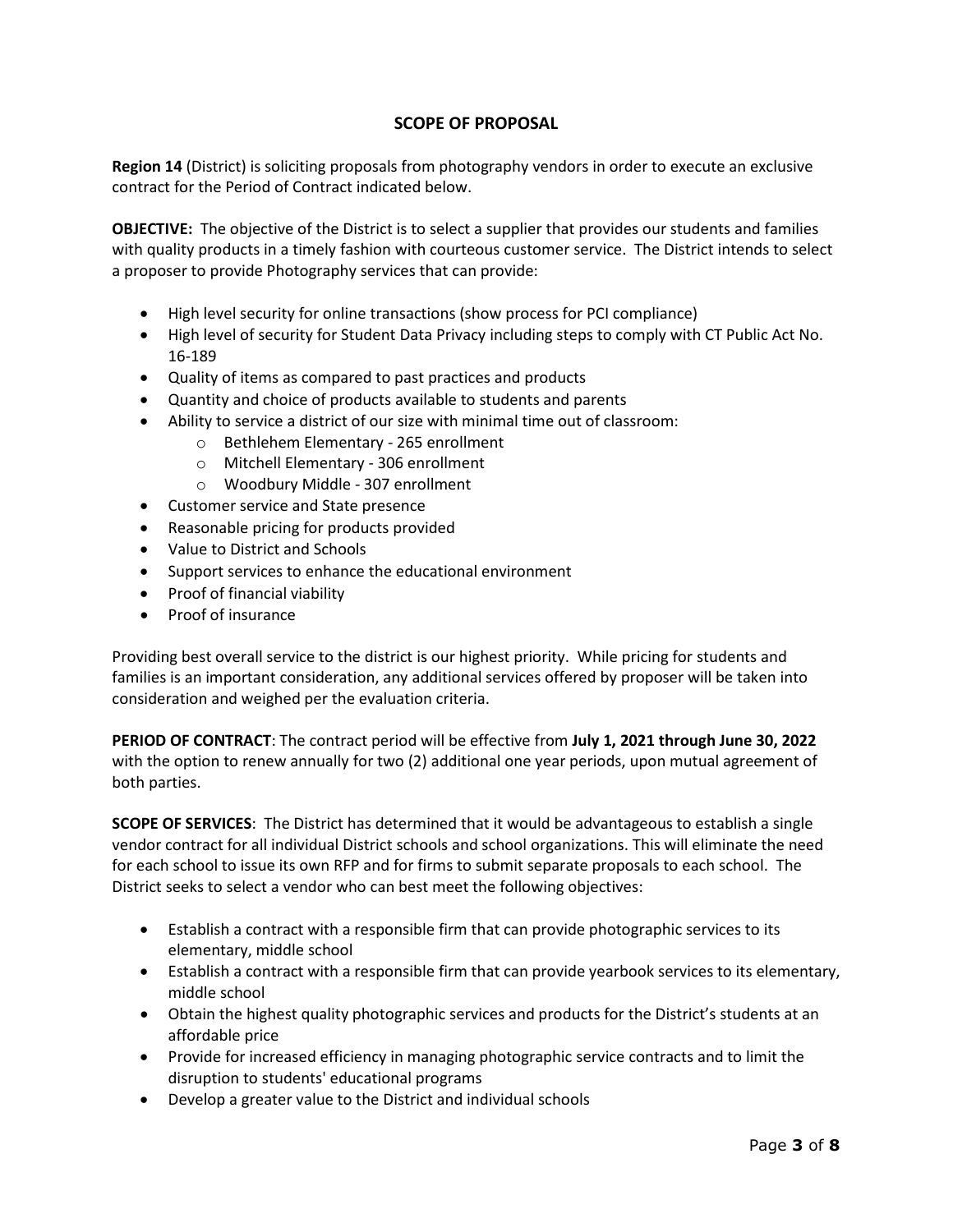### **PROPOSAL PREPARATION AND SUBMISSION REQUIREMENTS:**

#### **GENERAL REQUIREMENTS**

#### **RFP RESPONSE:**

In order to be considered for selection, Proposers must submit a complete response to this RFP. One (1) original and Two (2) copies of each proposal shall be submitted to District as indicated on the cover sheet. No other distribution of the proposal shall be made by the Proposer.

### **PROPOSAL PREPARATION AND SUBMISSION:**

- 1. Proposals shall be signed by an authorized representative of the Proposer. All information requested must be submitted as called for in the instructions for submission on the bid form and conform to all the requirements of this RFP. Failure to submit all information requested may result in the Purchasing Department disqualifying the proposal.
- 2. Ownership of all data, materials and documentation originated and prepared for the District pursuant to the RFP shall belong exclusively to the District and be subject to inspection in accordance with the Freedom of Information Act unless marked Confidential.
- 3. The District may make a final determination regarding a proposal's acceptability solely on the basis of the proposal submitted. However, the District may request additional information from firms and may discuss any facet of the proposal with any firm.
- 4. Include a reference list of at least 5 local schools and 5 equivalent-size school district contracts, including name, address and telephone number.
- 5. Sample materials shall be copyright released and display a sample of the backgrounds, sizes and posing that is being offered.
- 6. Proposals should be as thorough and detailed as possible so that the District staff may properly evaluate the firm's capabilities to provide the required services.
- 7. Any proposal received after the announced time and date for submittal, whether by mail or otherwise, will be rejected and returned unopened. Proposals sent by facsimile will not be accepted.
- 8. Any proposal which modifies or fails to conform to the essential requirements or specifications of the request for proposals shall be considered non-responsive and deemed unacceptable. Notwithstanding the foregoing, the District reserves the right to waive any and all irregularities and award the contract to the firm or firms, which, in the sole opinion of the District, best fulfills the terms and conditions of this request and the needs of the District.

**ORAL PRESENTATION:** Proposers who submit a proposal in response to this RFP *may* be required to give an oral presentation of their proposal to the District. This provides an opportunity for the Proposer to clarify or elaborate on the proposal. This is a fact finding and explanation session only and does not include negotiation. The Contract Administrator will schedule the time and location of these presentations. Oral presentations are an option of the District and may or may not be conducted.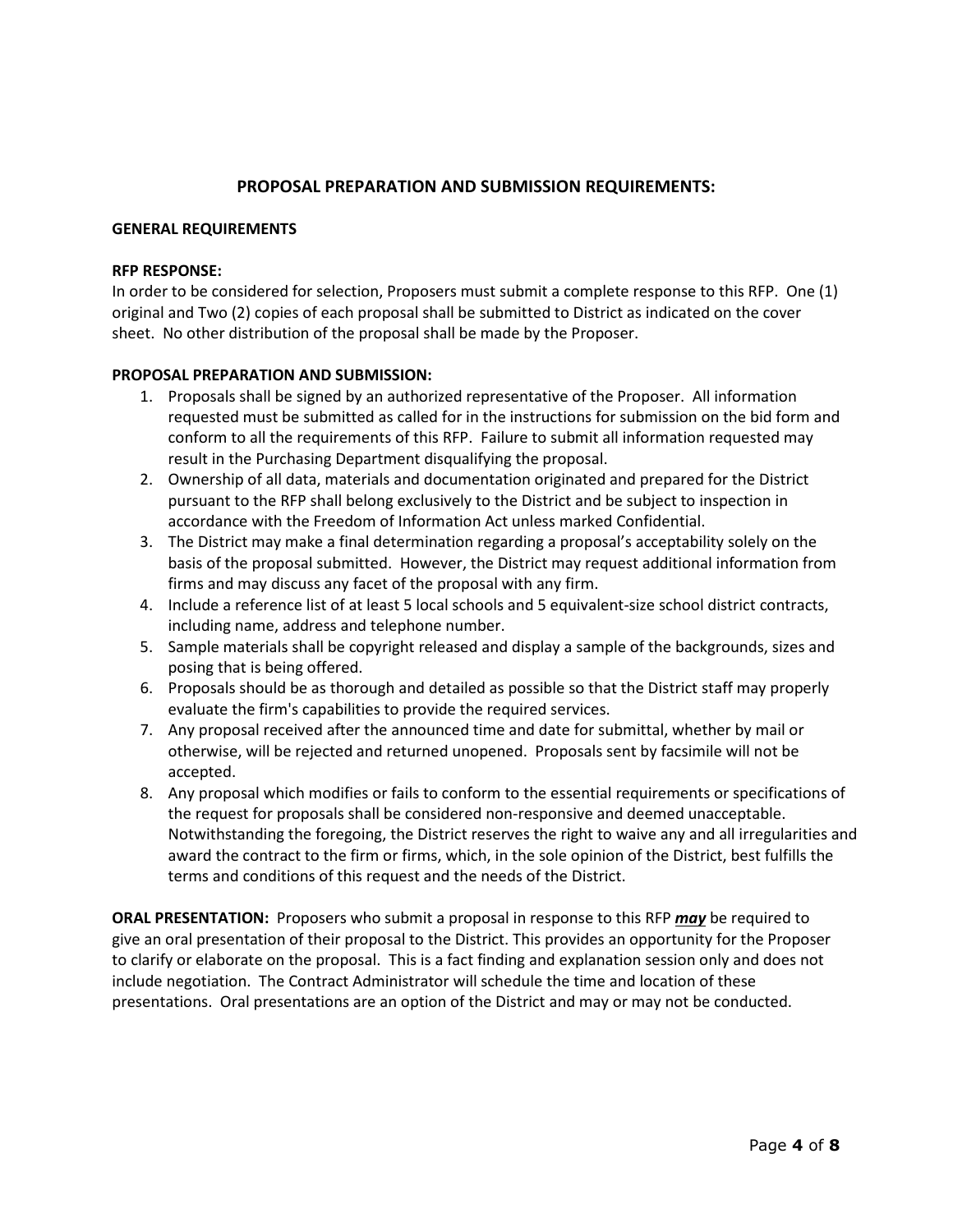## **PLEASE RESPOND TO EACH OF THE FOLLOWING ITEMS WITHIN THE RFP**

### **MANDATORY REQUIREMENTS**

**Data Security:** Discuss how your company will address the following data security issues:

- Protection of student data provided by schools to the company from unauthorized access or loss.
- If credit card payments are taken, describe data security process.
- If images are available for online viewing and ordering, how does the company protect the images from unauthorized access?

**Digital Images of student and staff portraits** which meet the requirements for the student management software, lunchroom software and library software. These images will be loaded into the PowerSchool, NutraKids and Destiny software systems by our IT staff and tested for operational adequacy. The district will provide an accurate digital listing of student name, ID number, grade, homeroom, school year, school name and any other necessary data for the photographer to generate the services required in this RFP. The photographer must provide a secure digital download of the student photographs matched with this data for all students and staff photographed. This information must be accessible via a secure digital download from the internet at the district level and include all schools and students photographed within the district within one download.

**Student/Staff Identification Cards**: Provide one example of each. ID Cards should have the ability to be barcoded at the district or schools discretion.

**Insurance:** The firm awarded the contract will be required to carry a Commercial General Liability minimum of \$1,000,000 per each occurrence. Prior to commencement of any services to the District, the firm must provide a certificate of liability insurance naming the District as additionally insured. Please provide the status, limits and details of the following insurance coverages:

> Worker's Compensation Employer's Liability Business Automobile Liability

**Photographer equipment** and set ups must comply with all ADA (Americans with Disabilities Act) requirements. Describe how your approach to photo day supports special needs children.

**Statement of Background and Experience:** Proposers are to provide information adequately describing their specific areas of expertise and other background information which may be useful in the evaluation process. This section should include a discussion of the experience and qualifications of the firm, evidence of its capability to provide the required service and to meet the desired schedule, its past performance record and résumés of essential individuals who would, in all probability, be involved providing the services requested. Résumés should adequately describe an individual's experience and area(s) of expertise. Information pertaining to professional licenses or certifications held by individuals who will be providing services should also be included in response to this Request for Proposal.

Describe in detail the firm's policies and procedures with respect to background checks for photographers and other personnel providing services to the District.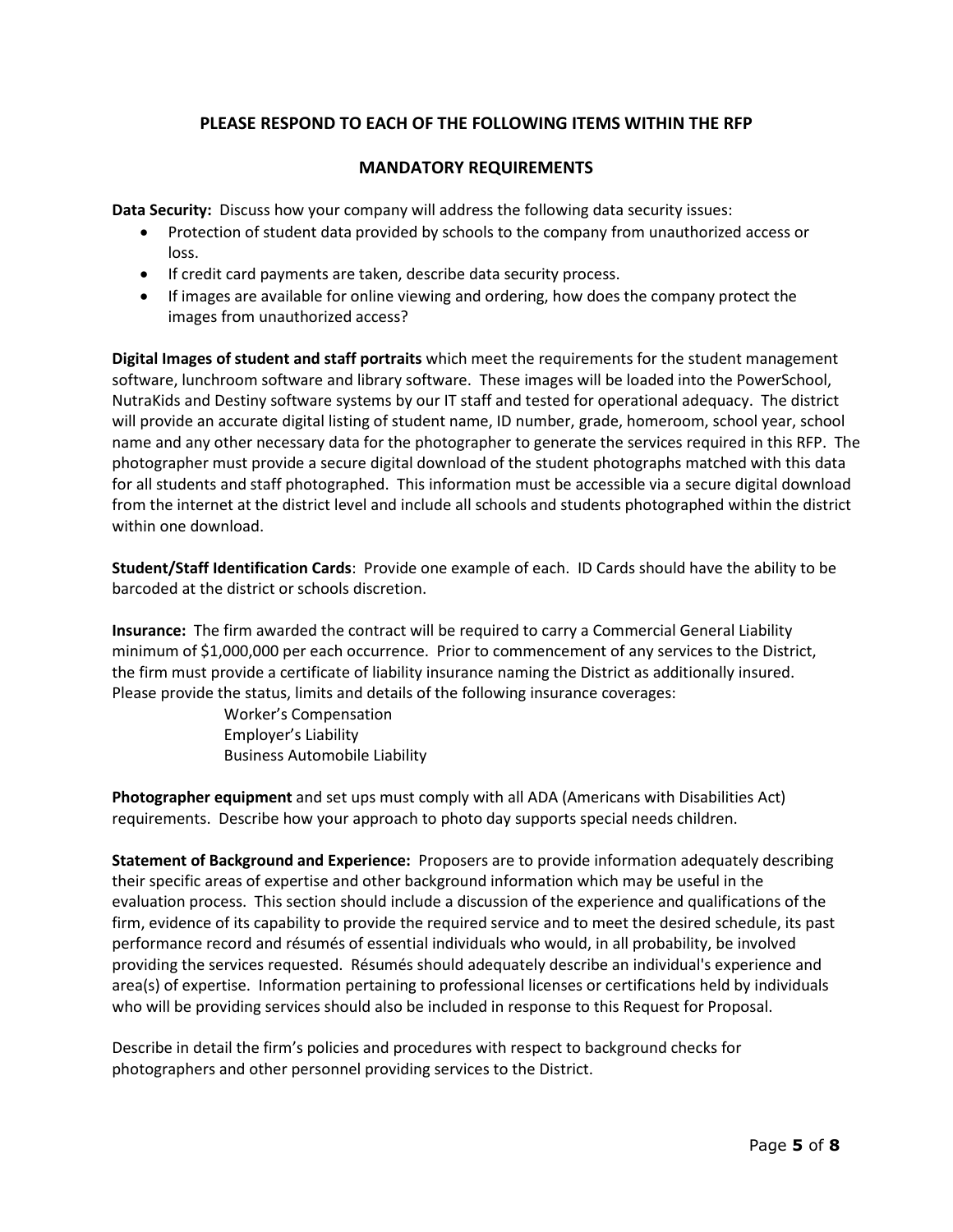**Customer Service:** Companies wishing to participate in this RFP must provide a toll free number for parents to re-order with extended business hours (e.g. outside of the general work day), ask questions, and deal with traditional customer service questions and concerns. The District is proud of our commitment to our schools, parents and students and we expect the same type of commitment and respect from companies that do business with our families and students. Please explain your customer service policy and the hours and days that your company will provide world class service to our parents and students. Please state if this service is bilingual.

**A sample of the flyer or notice** that will be sent home to parents announcing the school portraits. Preference will be given to notices that contain the following information - school name, picture dates and any recommendations that would result in a better picture of the student, detailed portrait retake policy, satisfaction guarantees, family purchase plans that are districtwide and refund policies. Flyers must be bi-lingual.

**Cumulative record pictures** must have at least 4 photos with adhesive backing, sorted, and labeled by Last Name, First Name, Grade, Teacher or Homeroom.

## **UNDERCLASS PHOTOGRAPHY PROGRAM Pre-K through 8th Grade**

**Describe in detail your firm's offerings, policies and procedures for your fall underclass portrait program. This shall include at a minimum the following criteria:**

- Product options: How many poses of each child are taken? How many backgrounds do you make available for purchase? Describe retouching options.
- Describe your firm's sales channels and purchase options. Online ordering MUST be available (e.g. pre- and post-Picture Day orders.)
- Scheduling Picture Day and Retake dates.
- Packaging, organizing and delivering picture packages for distribution.
- Product return policy and satisfaction guarantees.
- Describe your ability to ensure **consistent head size and background colors** for ID cards, yearbook images, and student record services requirements.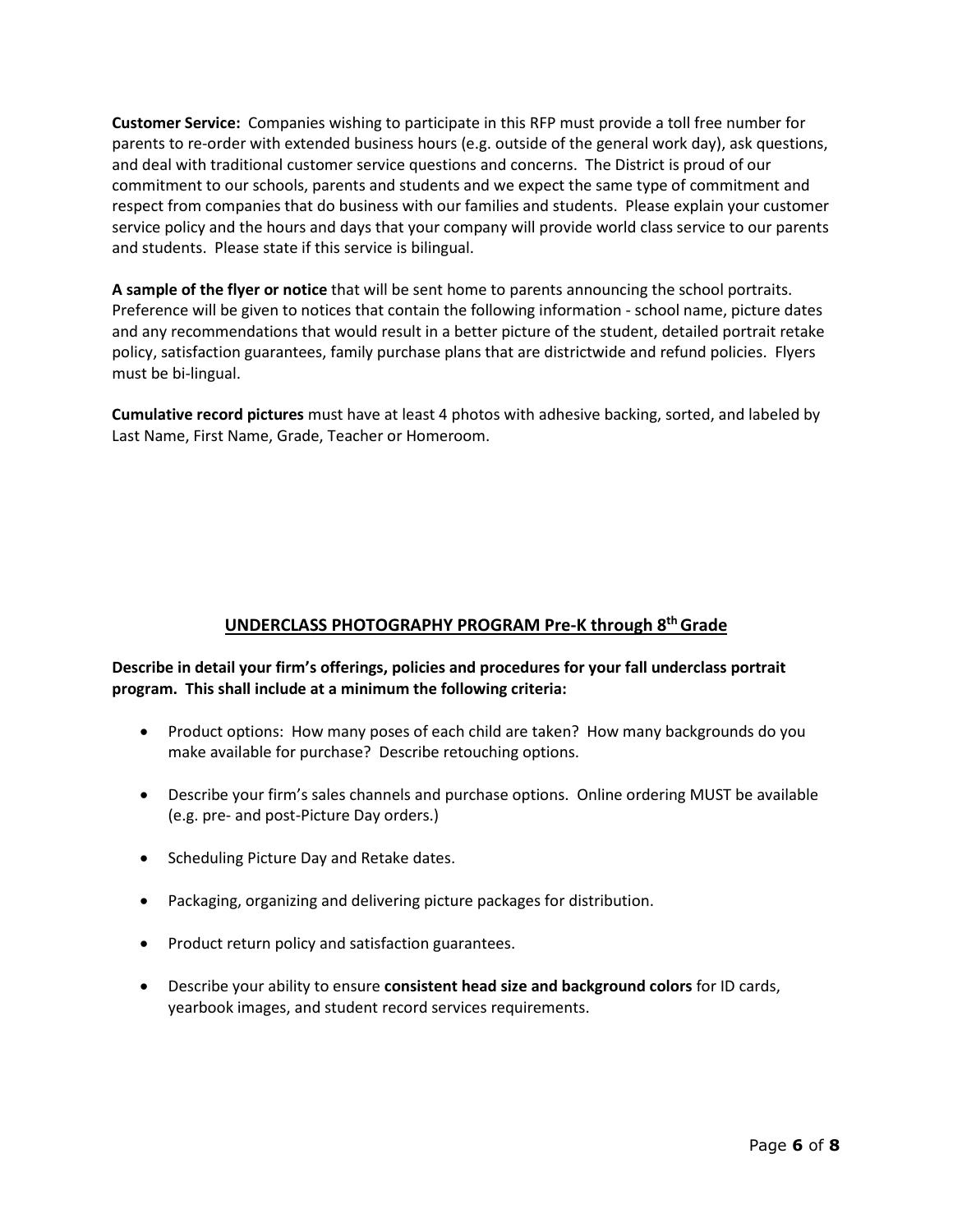### **Pre-K-8 PACKAGING AND PRICING**

Proposers must offer pre-paid packages for Fall Pictures at a minimum as defined below. Additional photographic options and packages may be offered so long as the packages defined are included in the proposal:

### **Packages to Submit Pricing for:**

- 3 8 x 10 Portraits with name and grade
- 4 5 x 7 Portraits with name and grade
- 4 3 x 5 Desk Size with name and grade
- 16 -2 x 3 Wallets with name and grade
- 1 Portrait CD
- 1 8 x 10 Class Picture

1 – 8 x 10 Portrait with name and grade 3 – 5 x 7 Portraits with name and grade 4 – 3 x 5 Desk Size with name and grade  $12 - 2 \times 3$  Wallets with name and grade 1 – 8 x 10 Class Picture

2 – 3 x 5 Desk Size with name and grade

- $4 2 \times 3$  Wallets with name and grade
- 1 8 x 10 Class Picture

Please state whether parents have the option to create their own packages, how that works and what that cost is to the parent.

All prices shall be F.O.B. Destination and shall include all charges incurred in fulfilling the terms of this contract. Students must be able to order photographs within 2 days following Picture Day at the same prices offered on the flyer. These portraits must be included in the original shipment to the school. All orders received later than the previous time indicated will be mailed directly to the student home for a fee applicable to the parent or guardian.

**3 sets of sample photographs and flyers are required.** Sample photographs that are of the quality your firm is proposing to provide. Photographs for senior portraits must display the background(s) intended for use by your firm at the prices submitted. Include a sample of the various **portrait packages and pricing** that will be offered for student portraits. **The packages and offerings may not change once accepted by the district.**

### **VALUE ADDED SERVICES AVAILABLE**

As part of this Request for Proposal, the District is seeking voluntarily, at your own discretion, any "value added" services or support that you, the proposer, feel would be helpful to our schools. The District considers "value added" to include, but not be limited to, the following:

• Donations of services such as mentoring students, volunteering in schools or departments, and performing in-kind services to supplement services the District already provides.